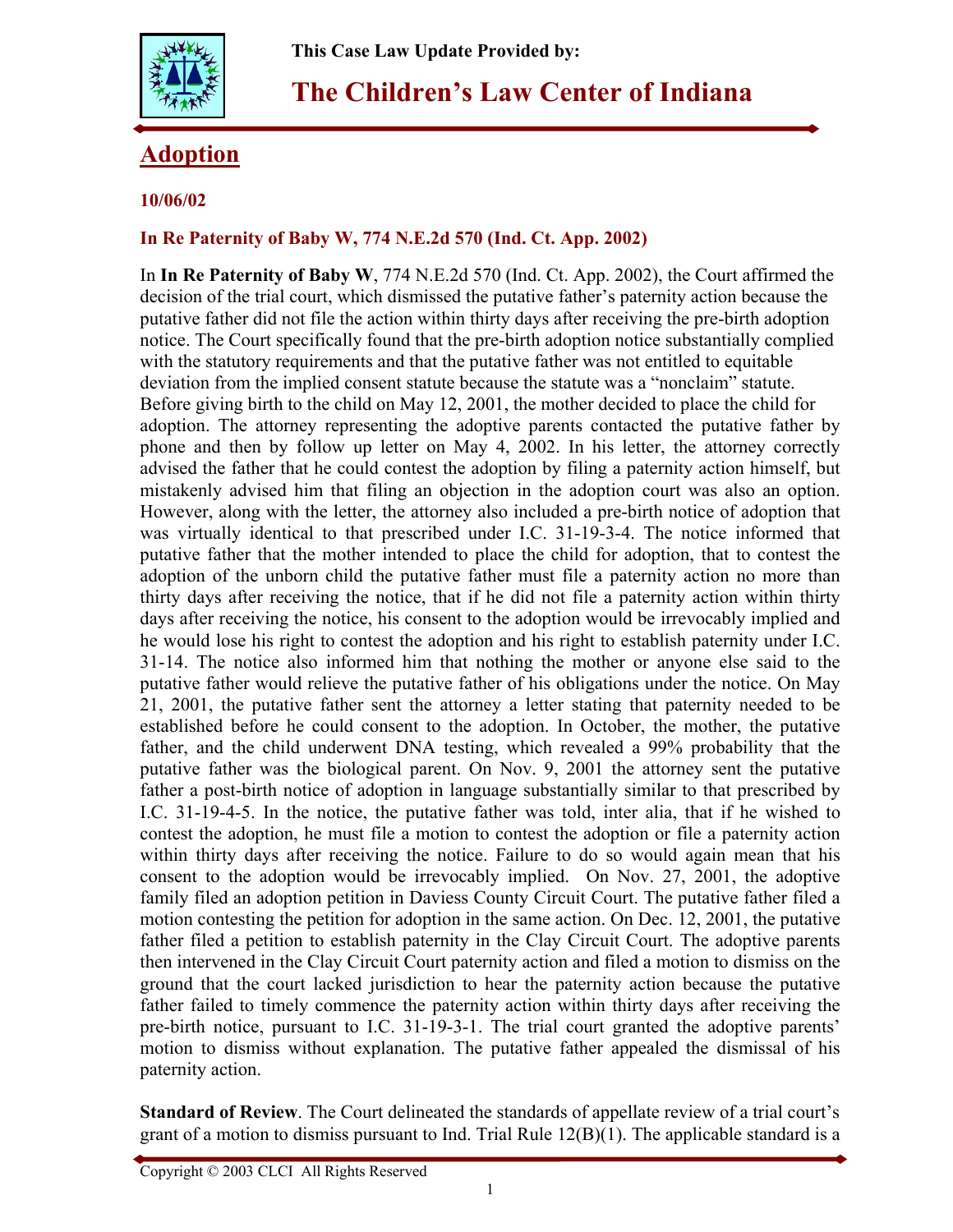**This Case Law Update Provided by:** 



**The Children's Law Center of Indiana**

function of what occurred in the trial court. If the facts before the trial court are not in dispute, then the question of subject matter jurisdiction is purely one of law, and the standard of review is de novo. In Re Paternity of Baby W at 575. If the facts are in dispute, appellate review focuses on whether the trial court conducted an evidentiary hearing. Id. Where the trial court conducted an evidentiary hearing, its factual findings and judgment are given deference and will be reversed only if they are clearly erroneous. Id. When facts are in dispute, but the trial court rules on a paper record without conducting an evidentiary hearing, no deference is given the trial court's factual findings or judgment. Id. In the instant case, the trial court did not hold an evidentiary hearing and did not enter findings of fact. The dismissal of the putative father's action is reviewed de novo.

**The pre-birth notice provided to the putative father by the adoptive parents substantially complied with the requirements of I.C. 31-19-3-4**. The putative father argued that the notice he received did not comply with the dictates of the statute because the letter that accompanied the notice misadvised him of his options and did not advise him that he should retain his own lawyer. The Court first reiterated the purposes of the pre-birth adoption notice statute as it was explained in In the Matter of Paternity of Baby Girl, 661 N.E. 2d 873, 877 (Ind. Ct. App. 1996). The underlying purpose of the statute is to facilitate the adoption process by allowing prospective adoptive parents to obtain consent of a putative father before the birth of the child. Id. The provision is consistent with the state's interest in promoting the welfare of children by expediting their entry into a suitable stable family unit. Id. The process avoids subsequent disruptive interference by the natural parent whose rights have been terminated. Id. Based upon this public policy, an adoption statute should not be construed so strictly as to defeat its purpose. Id. The Court held that substantial compliance with the statutory notice provision will be sufficient if the party receives notice which achieves the purpose for which the statute was intended. In Re Paternity of Baby W at 576. In this case, even though the putative father received a statement which could have been misconstrued, he did receive notice as contemplated by the statute. He was unequivocally named as a putative father and received, in verbatim form, the pre-birth notice required by I.C. 31-19-3-4. The notice advised him that nothing anyone said to him relieved him of his obligations under the notice. Thus, the Court, said, the putative father was alerted that the statutory notice, and only the notice, contained the required legal information. The statement contained in the letter that the putative father received from the adoptive parents' attorney should not have been considered insofar as it was inconsistent with the terms of the notice. Id. at 577. To the putative father's argument that the adoptive parents' attorney did not advise him that should obtain his own counsel, the Court stated that the statute did not require the notice to advise him of his right to be represented by an attorney. The pre-birth notice the putative father received substantially complied with the dictates of the statute.

**I.C. 31-19-9-15 is a nonclaim statute that is not subject to equitable exceptions** . The putative father argued that in In re Paternity of M.G.S., 756 N.E.2d 990 (Ind. Ct. App. 2001), the Court wrongly decided that I.C. 31-19-9-15 was a nonclaim statute and, therefore, was not subject to equitable exceptions. The statute, in relevant part, states that a putative father's consent to the adoption of the child is irrevocably implied if the putative father fails to file a